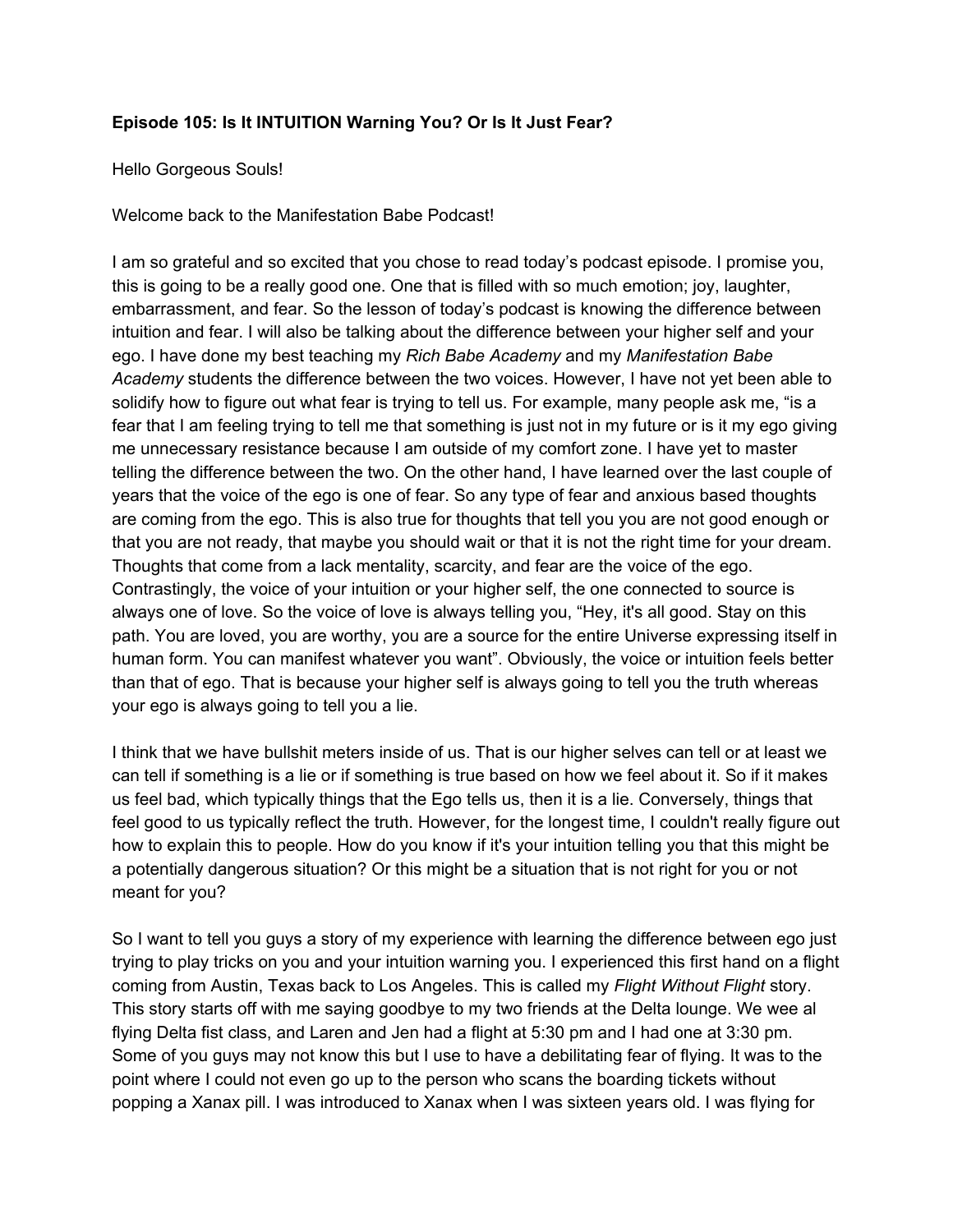the first time to France with my stepdad. Before my flight, I visited my doctor and explained how I was going insane thinking about this flight. I asked him if there was anything he could prescribe me because I cannot fly without literally almost having a heart attack. I remember not being able to walk into the airport or walk up to the jetway without being under the influence of Xanax. Now there is no right or wrong here. I do not use Xanax for flying anymore because I have gotten over my fear. However, if you still do this, there are no judgments.

So back to the story. I am walking up to scan my boarding pass, and an old fear starts coming in. All of a sudden I get nervous and my heart starts racing. I was very confused as to why I was feeling this way and I thought to myself, "This is very, very strange. I don't know why I'm feeling like this." I have not felt like this in year. I was thinking, "Oh my God, something is wrong. Is this a warning? Is this my intuition warning me". As I walked don the jetway, all of a sudden, my old ritualistic tendencies kicked in. I had to touch the airplane's door, and look at the cockpit. They were OCD like behaviors I used to do before going to my seat on the airplane. I remember saying, "Hi" to the flight attendant because I had this belief that if I was nice to the flight crew they would save me in case something bad happened on the flight. I found myself repeating all these behaviors I did when I had a fear of flying. I then went to my seat and started to take out all of my stuff like I usually do. I put away my duffel back, then took out my laptop and put it into the pocket of the seat in front of me, and then took out my headphones. As I got settled, all of a sudden, my palms started to sweat, and my heart started racing. There was nothing abnormal happening to warrant these reactions. I had no idea what the eff was going on. There was absolutely no indication that anything was wrong. As people are still making their way onto the plane, I started doing Reiki on the plane. I usually always put a protective bubble around the plane, a rainbow bubble just to give it an extra boost of good energy.

So let us backtrack a little bit. Last year when I was flying back from France to Los Angeles, I was recording a story on my phone. I noticed there was a shadow of my airplane and the shadow had a rainbow bubble around it. That is when I knew that my Reiki was actually working and it was not just a ritual I do to make me feel better.

Anyway, back to the story. As I was doing my Reiki, my heart just keeps on racing faster. I slowly start going into a panic attack. This was shocking to me, because I had not had a panic attack on an airplane since I was 18-19 years old, and I am now almost 27 years old. I had done so much inner work, letting go of control, so much surrendering that by this point, I think I can handle a plane. At this point, I am acting like my 14-16 year old self, back when I needed Xanax.

I start texting Brennan, "Can you send extra good vibes to my airplane right now?"

Brennan then replied, "What? Of course"

Then I sent, "But can you like pray that I am going to make it to LA?"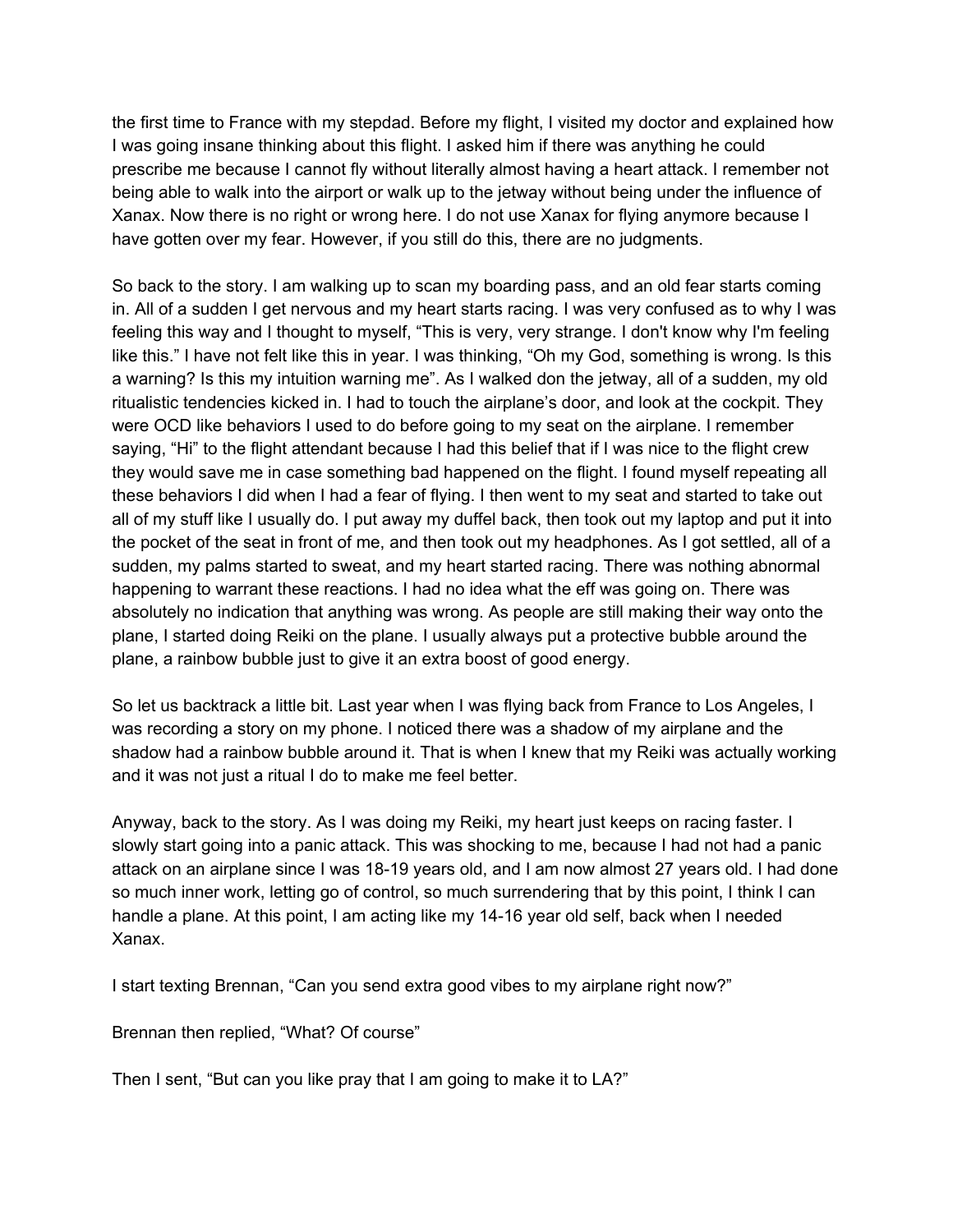Brennan then got worried and texted, "What is going on?"

As I am sending and receiving these messages, I am thinking to myself, "Who am I right now? What is going on, what the f is happening?" I started feeding into this fear, even more, and its energy got stronger and stronger. I could hear what I thought was my intuition saying, "Get off this plane right now". I have never done this before, but I was not thinking I just blacked out. I packed all my stuff and texted Brennan, "I'm getting off". I literally got up and saw a sea of people trying to get on the plane. I was thinking how am I going to go past the people blocking the airplane door, and then it hit me, what am I going to tell the flying team. How am I going to tell them that nothing is wrong, but my intuition is telling me to get off this plane? I needed to come up with a coherent reason. So I start thinking, okay, I'll tell them I forgot something. If they do not believe me, I will tell them that my friends are still here and I want to hang out with them, which was true. My friends were still in the lounge, and I did want to still hang out with them. At the same time, I'm thinking, oh my God, Brennan is going to kill me. We planned that as soon as I got home we would go to our favorite spot and get dinner. We would catch up, I would tell him all about my week. I was going through all of these thoughts.

Then I suddenly got up with all of my stuff and I looked at the flight attendant, and said, "I need to get off."

The flight attendant then said, "You need to get off?", and I nodded yes. She then said, "Okay, Is something wrong? What happened?"

"I forgot something", I answered.

She then asked me, "Is your bag on the plane?"

I replied, "Yeah". Then I thought, "F\*ck, yes, it's on the plane." Then I told the flight attendant, "But don't worry. It's all good. I'll get on the next flight and I'll grab my bag when it lands".

"Ma'am, you do realize that this really concerns us", she exclaimed.

Now I know how this looked, but I just needed to get off this f\*ucking flight. "Yes, yes, I just forgot something. It's okay. I'm going to catch the next plane."

Then immediately when I got off the plane, I felt a sense of relief. I kept thinking, "Why is this happening? I have no idea why this is happening". I then remembered that the flight attendant was like, "Ma'am, you need to go see the gate agent. You need to go talk to them otherwise we are going to worry". She also said, "They are going to be the ones to determine if your bag is still going to fly to LA without you".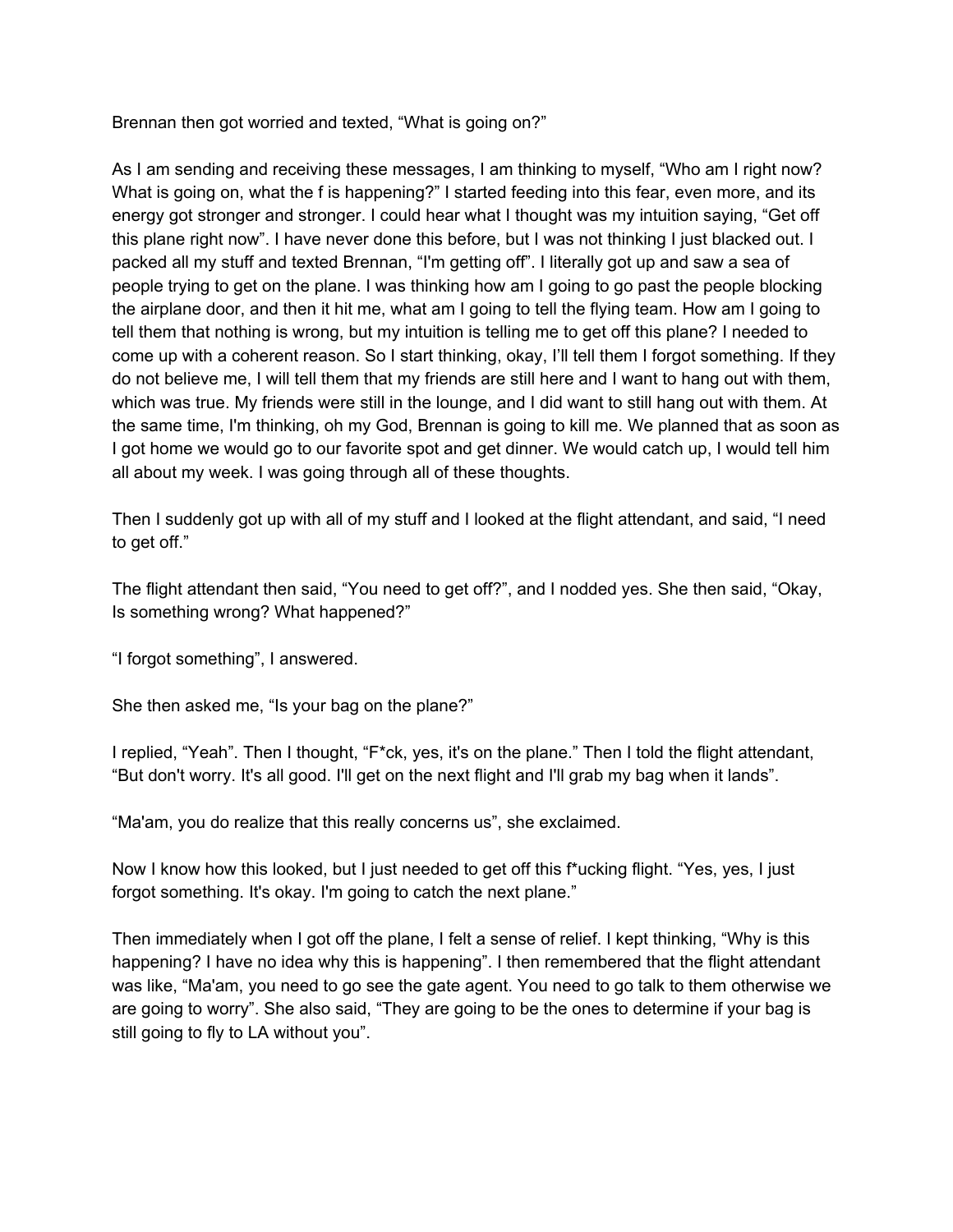I understood what the flight agent was saying, they did not know why I got off the plane. I also understood that them flying my luggage to LA without me would be a little odd, when I voluntarily got off the plane. I thought it was best to go and explain everything to the flight agent.

I approach the flight agent and say, "Hey, I'm so sorry. I need to get the next flight. Something came up. Can you book me the next flight to LAX?"

Of course, there are no other flights until the next day at 7:00 am. Thankfully, she let my bag slide. I thought I would have Brennan go to LAX and pick up my bag. At the same time, I am thinking, "What the eff am I doing?". I have never done this before, who am I right now?

As I am contemplating what have I done, I tell the agent, "Okay, can you give me a moment to marinate? 7:00 am is too late. I need to get back to LA right now. I realized I just missed my flight. But I'll figure it out. Give me a sec."

I immediately started looking online for flights with different airlines going to LA. I found a flight from United. Then I realized, I was flying Delta. So Delta can rebook my flight for free, but now if I fly with a different airline, I have to pay for an extra plane ticket. I was thinking, "Oh, my God, why did I do this?" Now I have to spend \$500 to book a one-way flight because it is also last minute. My sense was that my intuition was getting me off this plane because for some reason I did not feel like me being on the plane was a good match. It made no sense to me because for some reason when I get off the plane, I wasn't worried about anyone on the plane. I could feel that everyone was safe. It felt like me plus the passengers and that plane was not safe, and I did not have an explanation for that. However, for some reason, that was what I was feeling.

I went down to the other side of the airport and booked a flight to United. I was too embarrassed to tell my friends what happened, so I did not even bother to go back to Lauren and Jen who are still at the Delta lounge. I had also forgotten my delta ticket on the plane in the seat in front of me. I remember going across to the United counter to see if it was cheaper to buy from them or if I needed to go out of the airport and check myself. I had a million questions because I have never done this before. After having a conversation with them, I ended up booking my ticket. and I called Brennan. He was beyond confused.

All he said was, "Kathrin, I don't understand you, but I trust you, I trust that you know what you're doing. I don't always understand your intuitive thought processes."

He was correct in the sense that sometimes I go down the rabbit hole. Brennan is usually the one peeking into the rabbit hole, and he is saying "I don't know where you are Kathrin, but it looks like you are having a great time. So I am just going to leave you in there".

I was trying to explain to him how embarrassed I was at the moment. He was confused as to why I was embarrassed. It had been 20 minutes since I got off the plane. I was tracking the Delta flight just to make sure everyone gets home safely because that was just my biggest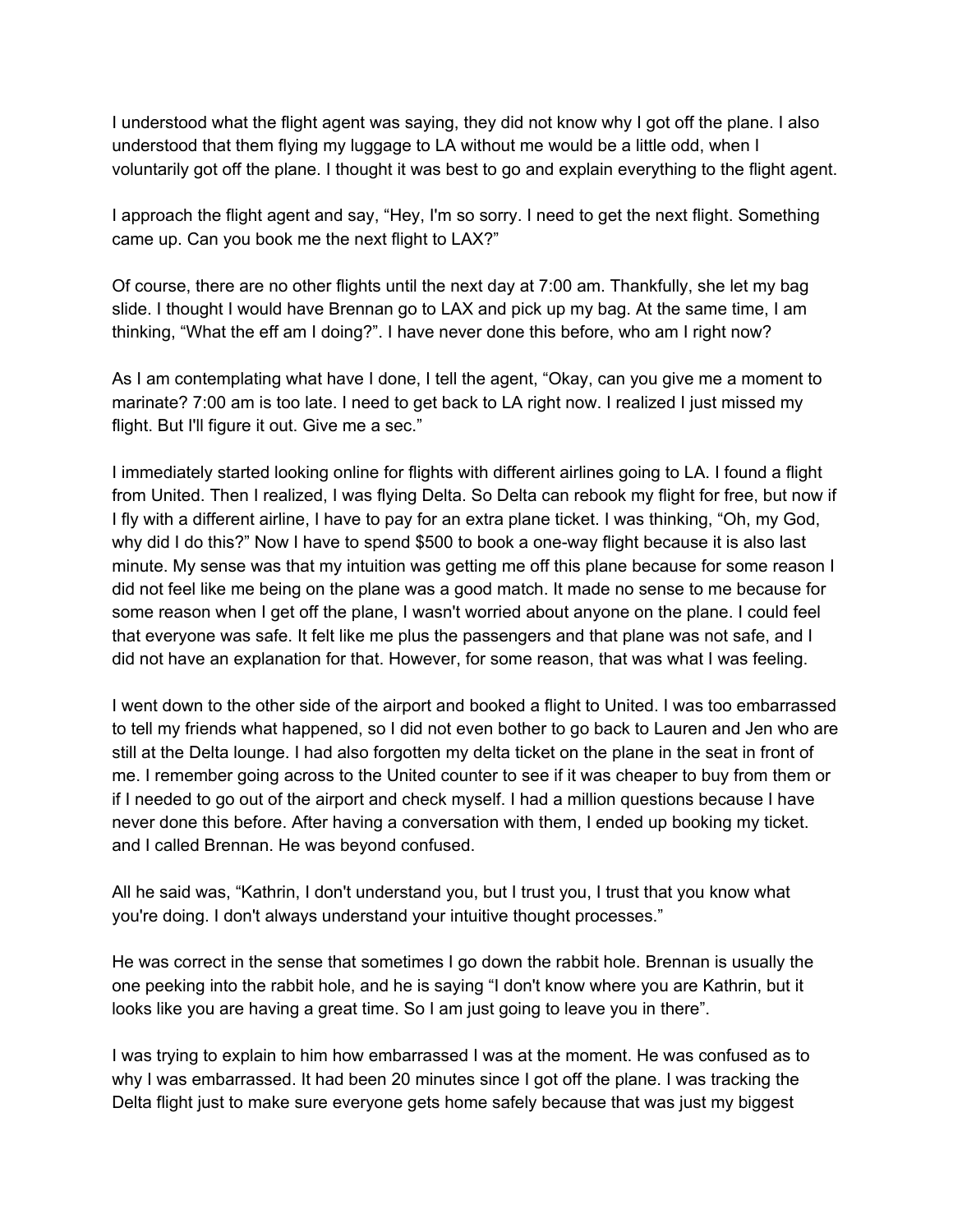concern. For some reason, the plane felt unsafe. So I was tracking it to see that they are still in the air. Then I thought, what if this was my ego and immediately felt so embarrassed and disappointed in myself. After I spoke to Brennan and he suggested I journal and that I will figure it out. I made my way to the United lounge. Since I was not on taking an international flight, I could not simply go into the lounge using my first-class ticket. needed to have a special credit card in combination with the ticket. As a result, I had to buy the lounge pass. I thought to myself, "Oh my god, Brendan is gonna kill me. Like I'm spending, an extra \$600 that does not need to be spent. I'm coming home five hours later than I need to". All of this, for what? I needed an explanation. It felt so embarrassed and weird about it. I had five hours to kill so I made my way over to the lounge. I had coaching homework and some writing stuff I needed to finish. However, I was in a bad mood so I did not feel like working. Even though I had a plethora of work to do, I was not in the mood for any of it. So I whipped out my journal, and I started writing everything that happened down. I wrote about how I felt, and how is this serving me. This is something I always do when is not going my way or whenever something is not making sense. I will always journal about it. After describing what happened and allowing myself to release everything, I will always ask the question, how is this happening for me? How is this serving me?

After journaling for half an hour, it immediately dawned on me that this was my ego all along. Three hours after the got off of my Delta flight, the plane actually landed in LA safely. I was tracking the flight the entire time and knew my bag had arrived at LAX. At that moment I really wished I was on the flight. How I recognized that this was my ego, was that I had immediate flashbacks to what I have told my students before. Where your ego is the voice of fear, and your higher self is the voice of love. Even if your ego senses that you are in danger it acts aggressively. To our ego danger is any danger to your physical self, your growth or to your comfort zone. Your higher self will also get you out of dangerous situations, but it is going to do it coming from a much more gentler place. It is going to come from a place of love.

In the beginning, when all of this was happening, I set the intention to figure out the answer to this question so that I can teach it to my students. I wrote down in my journal that this was my ego. This was fear from ego. The all of a sudden palms sweating, becoming frantically anxious, trying to get out of there ASAP. The very last minute decision to drop out something that is usually ego.

So how can you recognize if that feeling of fear is due to your ego and not your intuition. Fear due to intuition will occur as your last Hail Mary to stop doing something. When you are about to go on a live stream, and someone knocks at your door, or you get a phone call, or you get an important text message. Something distracts you from doing what you really need to be doing as a last minute Hail Mary, that is typically your ego. When you're about to go on stage and suddenly all of these crazy thoughts enter your brain. Your palms start sweating, you become anxious and nervous. Then you try to get off the stage because you are doing something that is totally unlike you and totally out of your comfort zone. This happened to me before I go on a podcast or before I am doing something that will take me to the next level.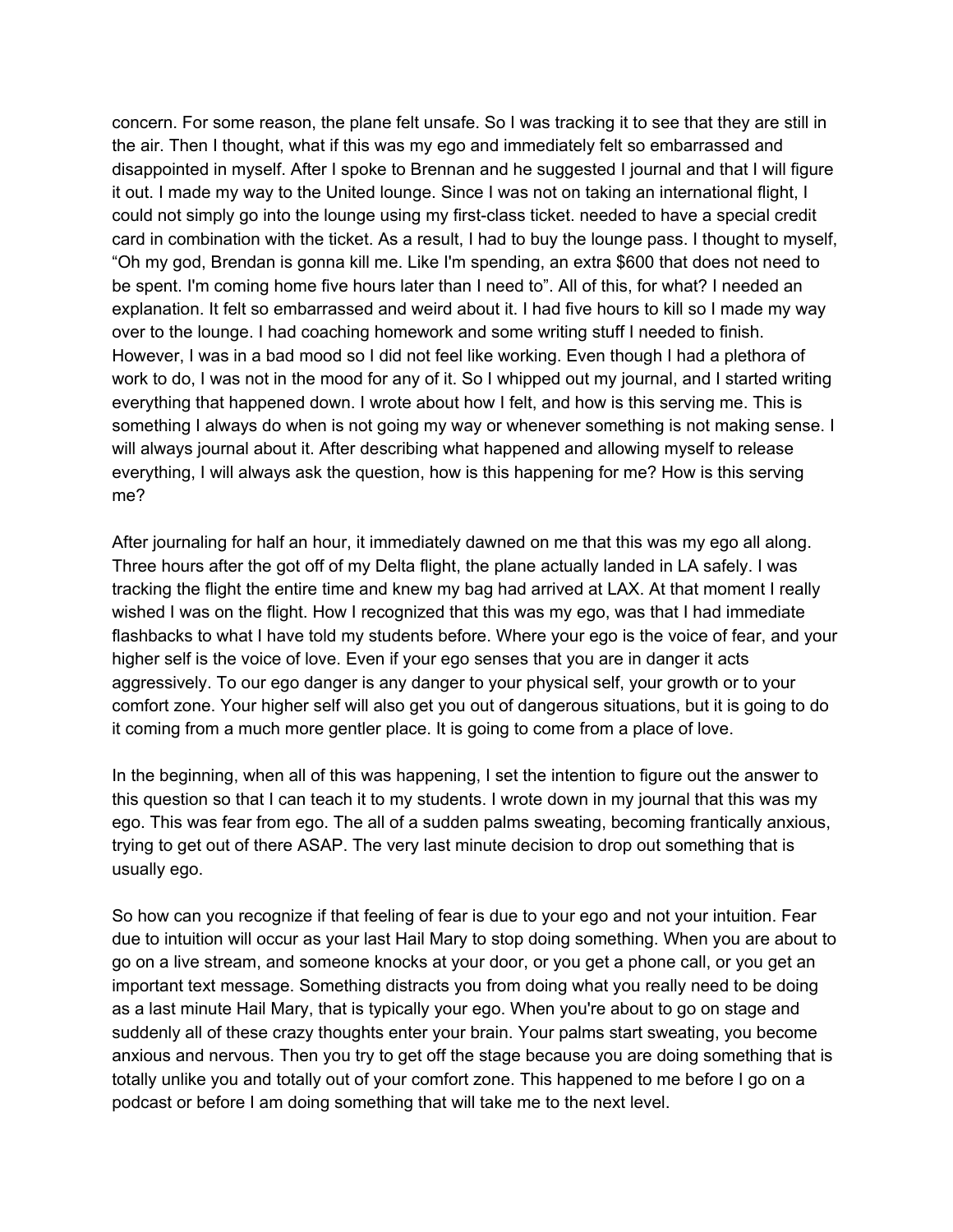Even though I have always known this, I had to experience it on such a ridiculous level to finally understand the differences between my fear being communicated to me by my higher self or ego. I did this by writing down in my journal. When your higher self actually warns you about something, it gives you a detour without you even recognizing that it is a detour. An example would be when plans randomly fall through and it is not self-sabotage. You were on your way somewhere and there was unnecessary traffic. Then you realize that the unnecessary traffic happened because it was preventing you from meeting this person, or going on a specific road for a reason. It is always some sort of detour, without even realizing it is a detour. A detour that is making something happen for you, preventing you from getting into an unintended situation or it will commonly inspire you to take action to avoid a potentially dangerous situation. It is a calm inspiration. It does not feel like, "Oh, my God there is danger. I have to do something now". It is more like when you miss a flight, if your higher self was actually preventing you from being in a certain situation because it's not for your highest good, it would happen in that manner. Not just you going into a full blown panic attack mode. Random acts due to anxiousness. frantic sickness, panic attacks come from fear and that is the voice of your ego. However, if you feel calm inspiration that something is off then its due to your higher self. For instance, with the example of my flight. What I would have done instead was felt like a later flight tomorrow would b better, or I should change my flight, or something will inspire me to get home to LA in a different way. That would be my higher self, because that is the voice of love. It's the voice of guidance, rather than freaking you the f\*ck out to where you embarrassingly get off a flight for no reason.

When this happened, I was confused at first. I then realized that you guys would appreciate this lesson. Now I am so grateful that there was a lesson behind it. There is always a lesson behind every situation. With anything that happens in your life, no matter how embarrassing, stupid, crazy, or confusing, it is still happening for a reason. In a weird inception, my higher self planted me in this position to listen to my ego so that I can learn this lesson and then be able to share it with you. I think this is so freaking brilliant and funny.

So I hope now you can recognize that every time you have ever had a panic attack over something, it really was your ego. Maybe you have now also recognized that there are moments in your life where there was some sort of detour or a change of plans, but it always led you to come into a much better place. There is always a bigger plan that is so much bigger and better than your plans. It was all divinely guided to happen for your highest good. An ego that is out of control is the biggest thing that prevents people from achieving their dreams or going after what they really want. Another thing would be not having awareness of the duality of the ego and the higher self. Just to let you know, both your higher self and your ego are in your body. You can experience the ego and the higher self at the same time because they are both serving you. The ego is helping you survive the physical 3D world, and the higher self is your guide. You need both in order to be a human being. You have to survive, you have to live. Your ego is the one who is who's telling you to look both ways before you cross the street. The ego is the one that wants you to survive in your physical body. Your higher self wants you to achieve your highest potential, all of your dreams, goals and so they both serving you.